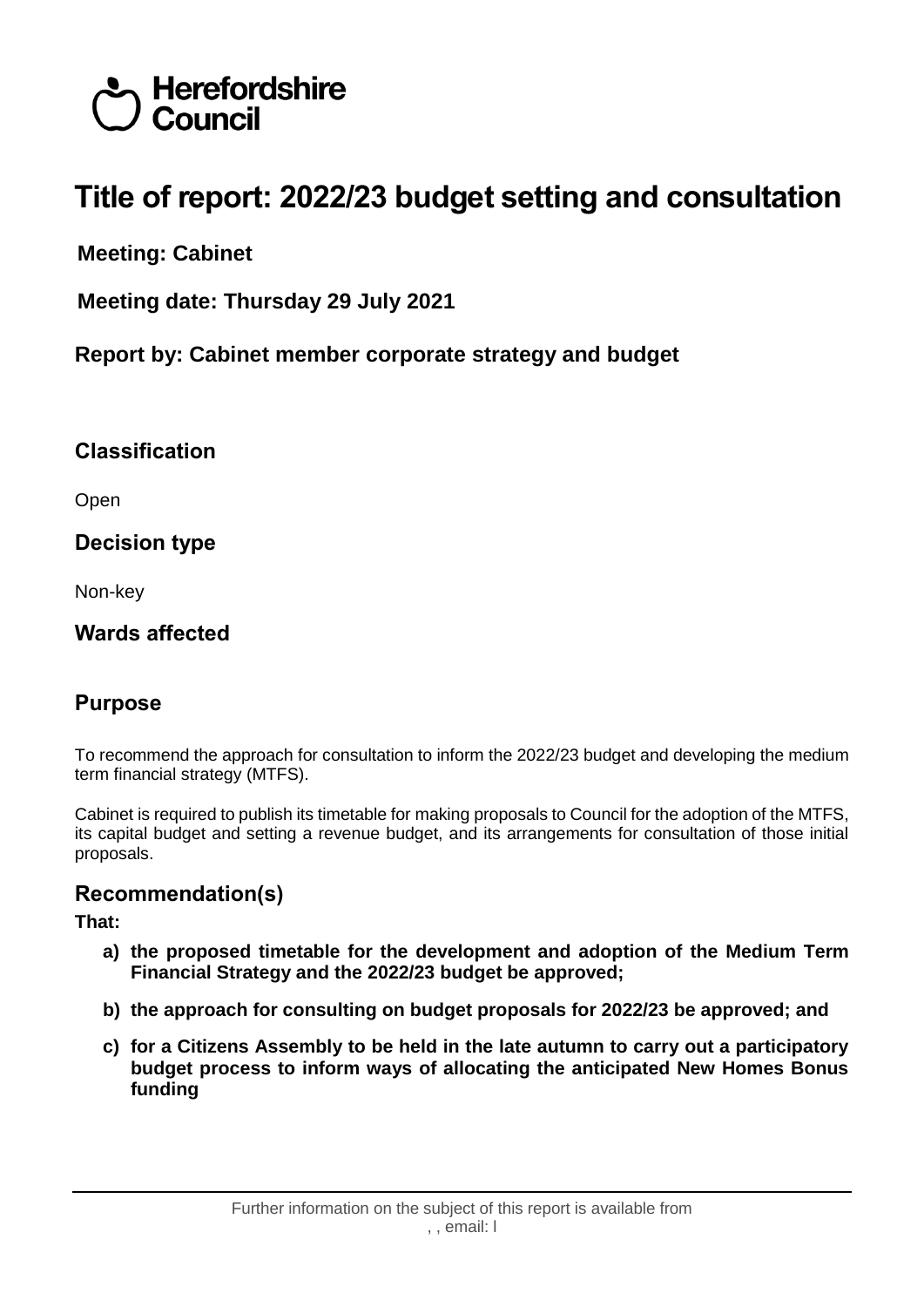#### **Alternative options**

1. It is open to Cabinet to propose alternative timetable and consultation arrangements, but in doing so regard must be had to the council's budget and policy framework procedure rules and the legislative requirements for Council to approve a budget.

## **Key considerations**

- 2. The council intends to adopt a longer-term approach to its strategic and financial planning, using the policy directions from the county plan to inform and direct priorities as demonstrated in the current medium term financial strategy (MTFS) agreed by full Council in February 2021.
- 3. The current MTFS focuses on the short term and immediate budget saving pressures following the global pandemic Covid 19. The updated MTFS will aim to address the longer term post Covid-19 recovery years and how expected available resources will be utilised in line with the council priorities as detailed in the council's county plan.
- 4. The MTFS is a key part of the council's integrated corporate, service and financial planning cycle and is intended to highlight at an early stage where the council may have financial challenges and the level of resources it is likely to have available. This provides greater flexibility and resilience in the development of strategic approaches to resourcing the priority activities and services.
- 5. Local government are asking for a multi-year spending review (covering 2022-23 to 2024-25) but it is generally accepted that a one-year spending round for 2022-23 could be confirmed later in 2021. There continue to be pressures and national reform, for example in health and care and potential local government fairer funding review that will underpin the MTFS.
- 6. There is a legal requirement that the council has to set an annual balanced budget that is approved by full Council; Cabinet is responsible for developing and proposing a balanced budget to Council. The budget and policy framework rules require Cabinet to publish a timetable for making proposals to Council for the adoption of the MTFS and budget, and its arrangements for consultation on initial proposals.
- 7. Having published the timetable for development of the budget proposals, it is a matter for the chairpersons of the scrutiny committees to take steps to ensure that the relevant committee work programmes include any such plan, strategy or budget to enable scrutiny members to inform and support the process for Cabinet making proposals to Council. This includes providing constructive challenge to the responsible Cabinet member on policy proposals and exploring options for future policy development.
- 8. The council has a responsibility to consult with residents and businesses on its annual budget. There is a statutory requirement under section 65 of the Local Government Finance Act 1992 to consult with representatives of business ratepayers on the proposed budget before its adoption.
- 9. It is proposed that consultation will start in August 2021. Online surveys and focus groups will be held. This engagement will be conducted in various formats; including face to face engagement hosted online. Where possible, existing groups and meetings will be utilised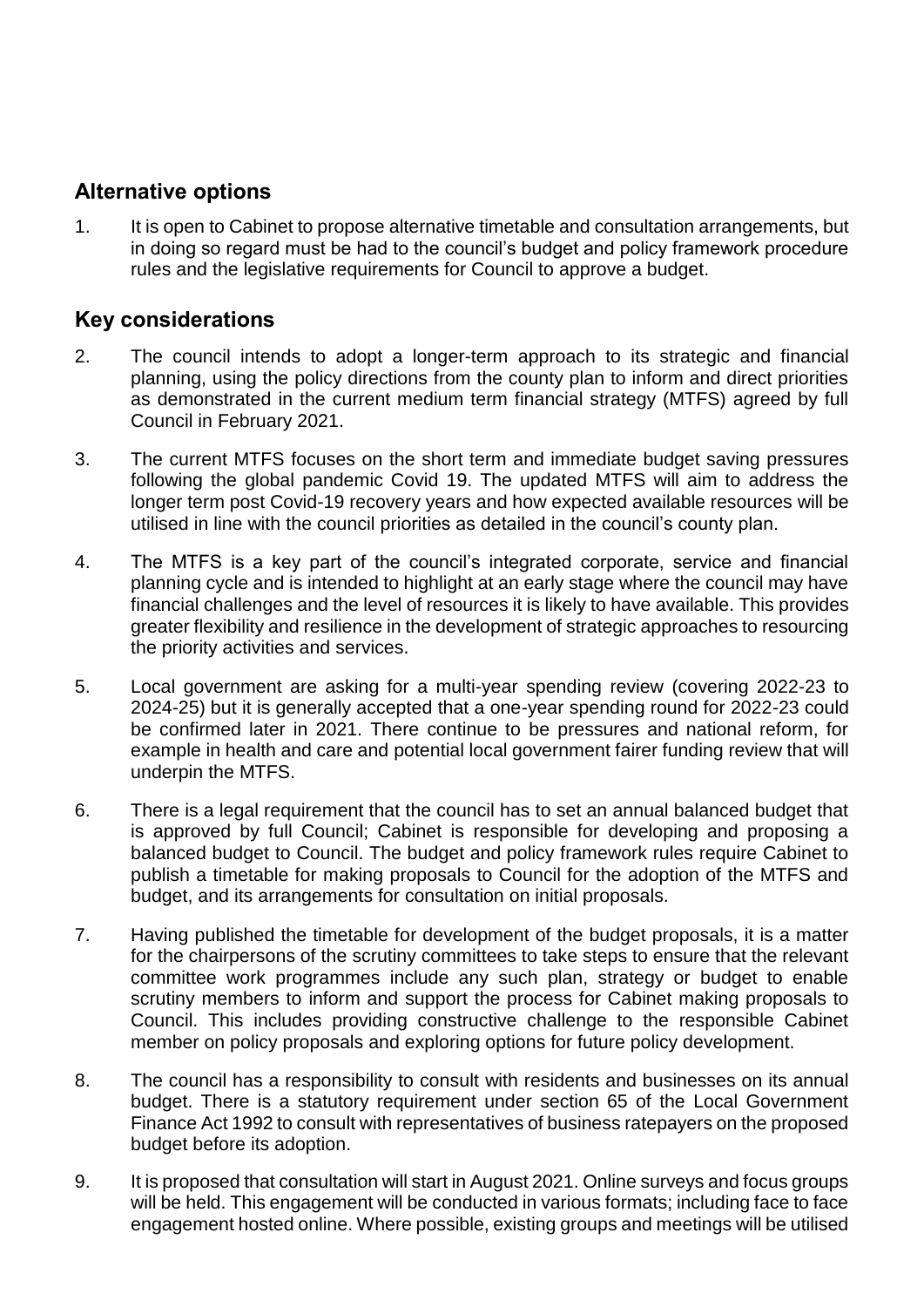supported by council officers. The outcome of the public consultation will be shared at the Cabinet meeting on 25 November 2021.

- 10. The utilisation of an online survey will be open to all and promoted through a mixture of digital and traditional communication channels. This will provide information and context to people and encourage engagement and feedback on the proposed budget and investment priorities. This approach is consistent with previous years. There will also be independent consultation on changes to the 2021/22 council tax reduction scheme targeting groups that may be affected by the changes.
- 11. The council is also considering using a participatory budget process, through a Citizens Assembly, to inform ways of allocating the anticipated New Homes Bonus funding.
	- a) Participatory budgeting is a form of citizen participation in which citizens are involved in the process of deciding how public money is spent. Local people are often given a role in the scrutiny and monitoring of the process following the allocation of budgets.
	- b) Careful consideration should be given towards ensuring that the citizens involved are given sufficient information and support to reach decisions that can be enacted. This helps avoid feelings of disenfranchisement which result from decisions not being acted on.
	- c) Participatory budgeting gives citizens real control over where a budget is spent. As such, budgets can be spent in a way which better reflects the strengths, needs and aspirations of the population and can be more effective.
- 12. Following engagement the executive will reflect on the draft budget considering the opinions of the various groups. Chairs of scrutiny committees will be provided with this timetable to enable them to determine how best to build challenge of the Cabinet's proposals into their work programmes. This approach is summarised in the table below based upon the council's current scrutiny arrangements. If there are any changes to the arrangements following adoption of a new constitution in October 2021 this timetable will still be adhered to:-

| <b>Action</b>                                                                                                           | When                             |
|-------------------------------------------------------------------------------------------------------------------------|----------------------------------|
| Local consultation (3 weeks)                                                                                            | 31 August - 17 September 2021    |
| Independently led focus group consultation -<br>this will include specific council tax reduction<br>scheme consultation | <b>August and September 2021</b> |
| Online survey (5 weeks)                                                                                                 | 27 August - 4 October 2021       |
| Social media consultation (5 weeks)                                                                                     | 27 August - 4 October 2021       |
| Spending review expected                                                                                                | November 2021                    |
| Cabinet – consultation results                                                                                          | 25 November 2021                 |
| Adults and wellbeing scrutiny committee                                                                                 | 10 January 2022                  |
| Children and young people scrutiny<br>committee                                                                         | 11 January 2022                  |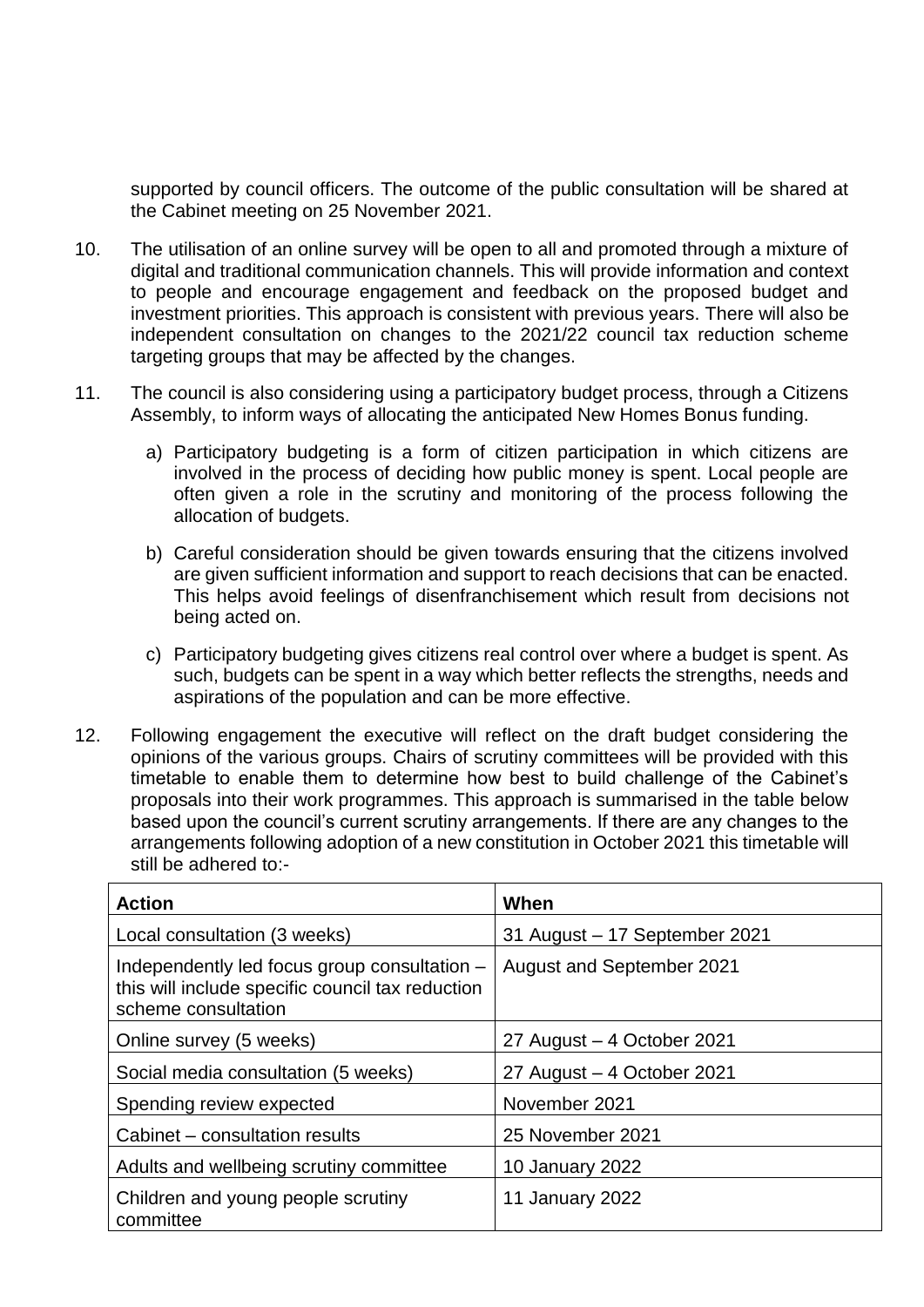| General scrutiny committee   | 14 January 2022  |
|------------------------------|------------------|
| <b>Cabinet post scrutiny</b> | 27 January 2022  |
| Council budget setting       | 11 February 2022 |
| Council council tax setting  | 4 March 2022     |

## **Community impact**

13. Publication of the timetable and the proposals for consultation demonstrate compliance with the principles of the council's adopted code of corporate governance and in particular ensuring openness and comprehensive stakeholder engagement.

## **Environmental Impact**

14. Herefordshire Council provides and purchases a wide range of services for the people of Herefordshire. Together with partner organisations in the private, public and voluntary sectors we share a strong commitment to improving our environmental sustainability, achieving carbon neutrality and to protect and enhance Herefordshire's outstanding natural environment.

# **Equality duty**

15. Under section 149 of the Equality Act 2010, the 'general duty' on public authorities is set out as follows:

A public authority must, in the exercise of its functions, have due regard to the need to –

- a) eliminate discrimination, harassment, victimisation and any other conduct that is prohibited by or under this Act;
- b) advance equality of opportunity between persons who share a relevant protected characteristic and persons who do not share it;
- c) foster good relations between persons who share a relevant protected characteristic and persons who do not share it.
- 16. The public sector equality duty (specific duty) requires us to consider how we can positively contribute to the advancement of equality and good relations, and demonstrate that we are paying 'due regard' in our decision making in the design of policies and in the delivery of services. Further equality implications will need to be considered alongside pre-existing and continuing consultations on any emerging specific service change proposals.
- 17. Methodology for engagement and consultation will be proactively considered to maximise the range of audiences; minimising the risk of overlooking opinions of groups of the Herefordshire population with protected characteristics.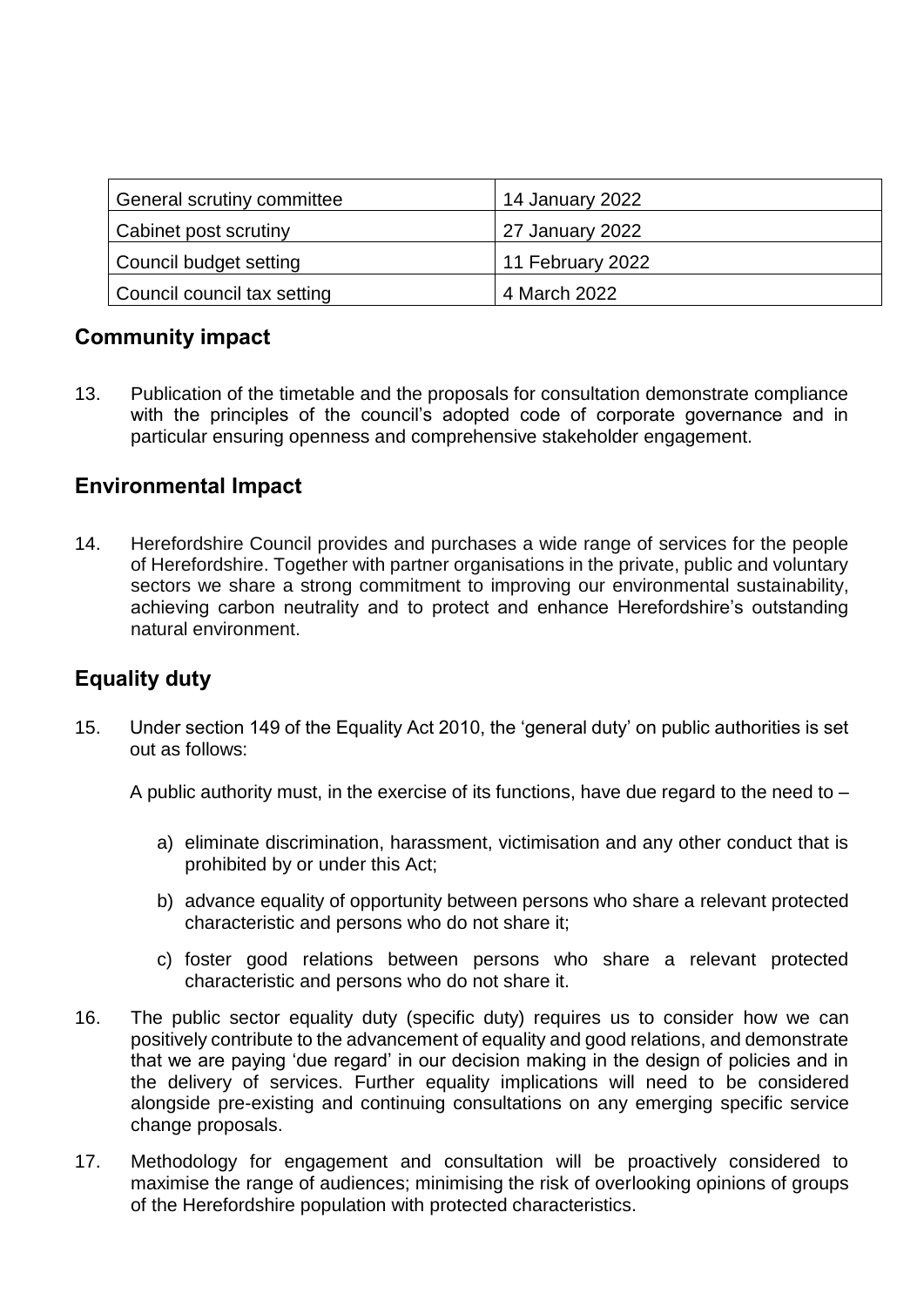## **Resource implications**

- 18. Costs will be met from existing budgets this includes the outsourcing of consultation as followed in previous years. Digital engagement and consultation are cost effective mechanisms and utilising existing groups and meetings should minimise any costs.
- 19. The proposed timescales will allow the opportunity for the development of a shadow budget by opposition members. This is the same as in previous years.

#### **Legal implications**

- 20. Section 30(6) of the Local Government Finance Act 1992 provides that the council has to set its budget before 11 March in the financial year preceding the one in respect of which the budget is set.
- 21. The duty to consult on council tax implications is required under statute for non-domestic rate payers and is implied for domestic rate payers as part of the council's duty to act fairly. The scope of the consultation will determine: who should be consulted; how long the consultation should be open for; what questions need to be asked; and how answers should be evaluated so that the outcome of the consultation can be conscientiously taken into account when the ultimate decision is taken. Further consultation exercises may be required alongside pre-existing and continuing consultations on specific service change proposals.
- 22. The obligation to consult on budget proposals arise when the budget proposals are at a formative stage either because of a specific statutory obligation to consult on changes or if proposed savings impact on the council's ability to comply with its Public Sector Equality Duty responsibilities. Even where there is no express statutory duty to consult the courts may imply a duty to consult as part of a promise/past practice and/or a public's general duty to act fairly.
- 23. There are now minimum requirements of consultation expected by the courts, which have become known as 'Sedley criteria' endorsed by the Supreme Court involving the London Borough of Haringey in 2014. These are:
	- a) Consultation must be at a time when proposals are at a formative stage
	- b) Sufficient information must be given to permit an intelligent consideration and response
	- c) Adequate time must be given for consideration and response
	- d) The results of the consultation must be conscientiously taken into account in finalising any proposal.
- 24. Under s3 Local Government Act 1999 there is an obligation on local authorities to consult widely in order to determine how the Best Value duty should be fulfilled when reshaping services and consultation should provide for interested organisations, service users and wider community to put forward options in response to the council's savings proposals.
- 25. The type and scale of consultation must be proportionate to the potential impact of the proposal of decision being taken.